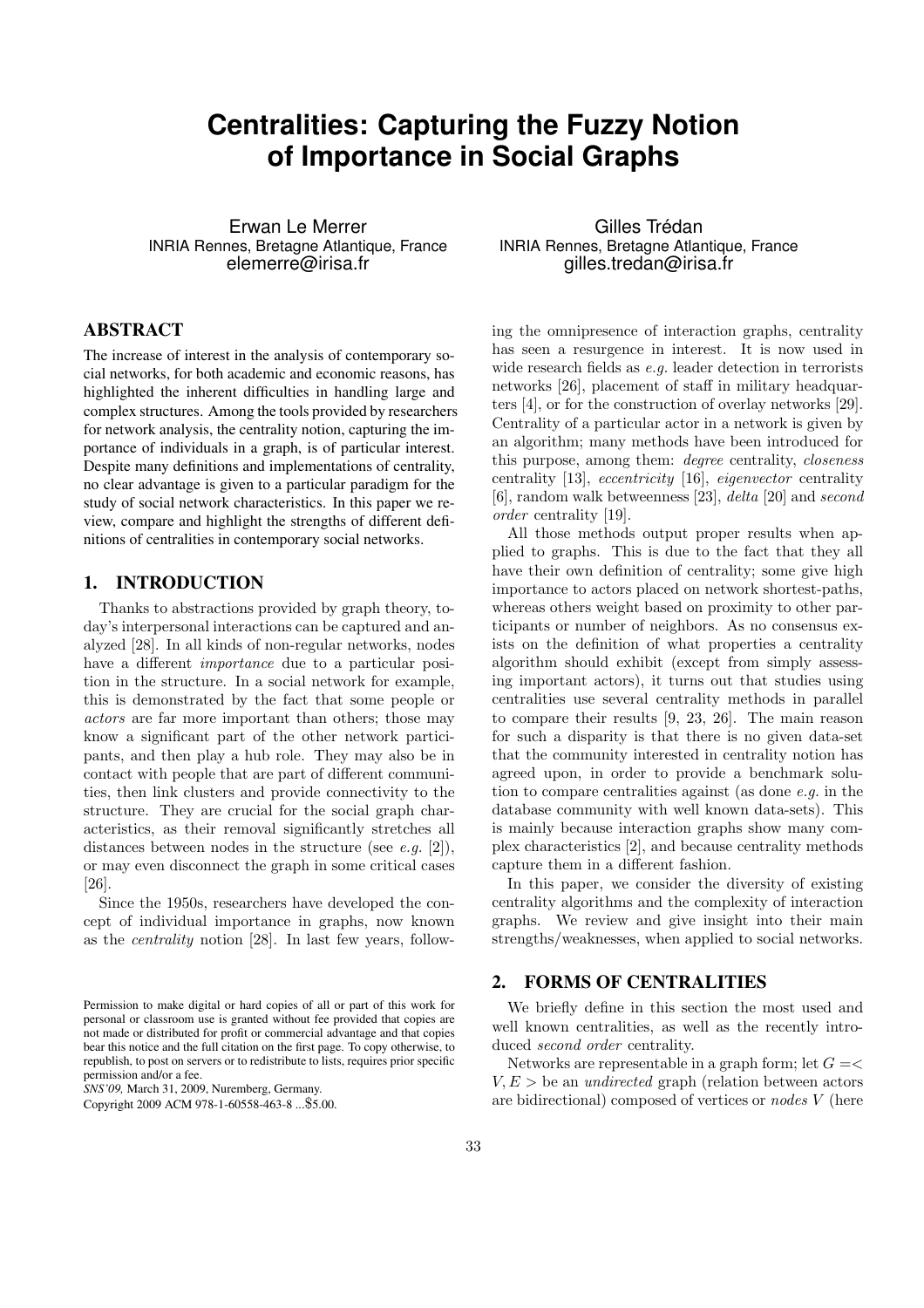the actors), and edges  $E$  representing interactions between nodes. G is composed of n nodes  $(n = |V|)$  and m edges  $(m = |E|)$ . The *degree* of a node *i*,  $d(i)$ , is the number of edges adjacent to  $i$ ; this neighborhood is noted  $\Gamma(i)$ . Let  $d(i, j)$  denote the distance (shortestpath) between nodes  $i$  and  $j$  in the current graph. We consider connected graphs, which are graphs such that a path (i.e. a succession of edges) exists between any two nodes of G.

#### 2.1 Degree Centrality

Starting with the simplest form of centrality, degree centrality assesses the importance of a node according to its degree in the interaction graph. We note  $C_d(i) = d(i)$ , the degree centrality of a node *i*. Albert et al. [2] show that in social interaction graphs of movie actor collaboration, science collaboration, phone calls or graphs of sexual contacts, the degree distribution follows a power-law. This indicates that some nodes are far more important than others (highly connected ones). Computing this centrality is often straightforward.

#### 2.2 Closeness Centrality

Here important nodes are nodes close to all others in the graph. Practically, this is computable for a node  $i$ by averaging the distance between  $i$  and all other nodes v in G; we note  $C_c(i) = \frac{1}{\sum_{j \in V} d(i,j)}$ .

## 2.3 Eccentricity

Eccentricity [16] now takes the notion of maximal distance between pairs of nodes, to compute their importance:  $C_e(i) = \frac{1}{\max_{j \in V} d(i,j)}$  for a node *i*. The intuition is that a node is central if its maximum distance to another node is close to the radius of the graph.

#### 2.4 Eigenvector Centrality

Another method, proposed by Bonacich [6], is to consider the importance of neighbors of a node; in other words, an important node has important neighbors in the graph topology. Considering a node  $i$ , we then have  $C_{\lambda}(i) = \sum_{j \in \Gamma(i)} C_{\lambda}(j)$ . Google's *pagerank* algorithm is currently using a variant of eigenvector centrality [25].

#### 2.5 Betweenness Centrality

Freeman [12] defined betweenness centrality by the ratio of the number of shortest-paths that a node is part of, over all graph shortest-paths. Here important nodes lie on a significant part of graph's shortest-paths. For a node *i*, we write  $C_b(i) = \sum_{j \neq k \neq i} \frac{\sigma_{jk}(i)}{\sigma_{jk}}$  $\frac{1}{\sigma_{jk}}\frac{1}{\sigma_{jk}}$ , with  $\sigma_{jk}(i)$ being the number of shortest-paths from node  $j$  to node  $k$  that passes on node  $i$ .

Brandes [7] lowers the complexity of computation (from time complexity  $\Theta(n^3)$  to  $O(nm)$ ) by providing an approximation algorithm. Experimental studies [8, 14] consider practical complexity reduction for large graphs.

## 2.6 Random Walk Betweenness

Starting from the fact that important nodes do not mandatorily rely on shortest-paths (non-optimal nodes are also important, e.g., for redundancy or network resilience), Newman proposed the use of *random walks* [23], in order to measure importance left out by shortestpath methods. The algorithm consists in launching a random walk from each node  $j$  to every other node  $k$ . The random walk betweenness of a node  $i$  is equal to the number of times that a random walk starting at  $i$  and ending at  $k$  passes through  $i$  along the way, averaged by all possible  $(j, k)$  pairs.

## 2.7 Second Order Centrality

Kermarrec et al. [19] builds a method based on Newman's paradigm, thus using a random process emulating information flow on the graph. The algorithm has been designed to be distributed among nodes, so that no global graph knowledge is needed. It is based on the regularity of visits of a random walk on a particular node, to assess that node's importance. One single random walk is running on the graph; at each visit on a node i, i records the return time of this walk (number of steps since last visit to i); formally, if  $\Xi_i(k)$  is the  $k^{th}$ return time at node  $i$ , after  $N$  visits, a node  $i$  computes

$$
C_{\sigma_i}(N) = \sqrt{\frac{1}{N-1} \Sigma_{k=1}^N \Xi_i(k)^2 - \left[\frac{1}{N-1} \Sigma_{k=1}^N \Xi_i(k)\right]^2},
$$

with  $\Xi_i$  being a table recording all return times at node i. It turns out that an important node has a low standard deviation  $C_{\sigma}$  of those return times, compared to other graph nodes.

### 3. APPLICABILITY OF CENTRALITIES

This section highlights and discuss key properties of centralities, when applied to social networks.

#### 3.1 Importance Ordering

Users expect a centrality algorithm to provide values that correctly reflect the order of nodes according to their importance. Unfortunately, centrality is a very abstract notion, and as we have shown in previous section, definitions differ in practice. Correlations can be observed in many cases, particularly for social networks (see  $e.g.$  [17] for overlap between shortest-path betweenness and degree centrality, and [23] for random walk betweenness and shortest-path betweenness). This implies that when using a particular centrality method over an arbitrary graph (graph characteristics are unknown), the results are not necessarily the absolute correct ones  $w.r.t.$  other methods.

In the context of social networks, particularly critical nodes are often sought out for graph disruption [3], as in the case of action planning on opponent structure, as hacking [11] or attack on terrorist networks [26]. In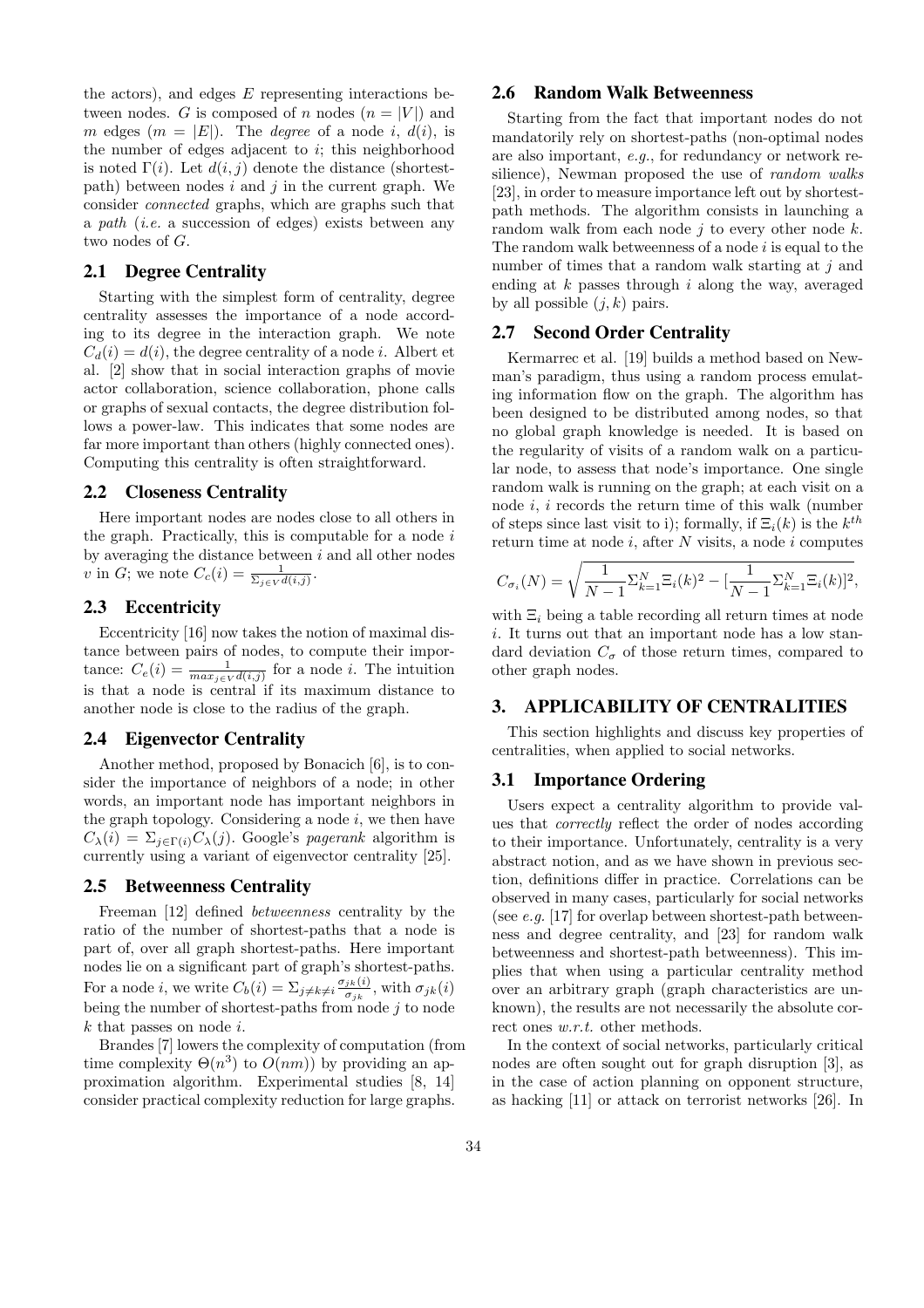| Name     | $2^{nd}$ Order | Degree   | <b>Betweeness</b>       | Eigenvector | R.W. Betweeness  | Jloseness                                            |
|----------|----------------|----------|-------------------------|-------------|------------------|------------------------------------------------------|
| Time     | $O(n^{3})$     | $O(n^2)$ | A: $O(nm)$ [7]          | $O(n^3)$    | $O((m+n)n^2)$    | A: $O(\frac{\log n}{\epsilon^2}(n \log n + m))$ [10] |
| Distrib. | $\rm{Done}$    | Direct   | $\pm$ Only bridges [22] | Done        | Needs full graph | Undone                                               |

Figure 1: Table of costs (matrix based; "A": approximation algorithm) and distributability

this case study, the network is disconnected (at best), or the average distance between nodes is significantly increased (at least); the goal is then to affect at maximum the topological properties of the graph with a minimal number of removals. Betweenness is here a good candidate.

Another application is for crawling robots to find good start locations in the web to cover it within just few hops  $[11]$  (used for e.g. spam). Here the closeness and eigenvector centralities might be used.

Consider the famous Milgram's "six degrees of separation" experiment [27], where six hops on average are necessary to connect any two people in the USA. Those six hops represent here the shortest-path between the pair of chosen nodes; it is fair to give some relative importance to nodes close to that shortest-path, to be able to handle human failures in this chain, with a limited stretch compared to that optimal path. Non-optimal path are taken into account with random walk between and second order centrality.

Those three examples ask for different solutions, as their use is application-dependant; in this case only experience allows to cleverly select the most relevant centrality for a target graph. Thus, insights have to be taken into account, instead of relying on a hypothetical absolute sort of nodes' importance.

#### 3.2 Cost of Algorithms

Current social networks are very large, with potentially millions of users (Facebook and MySpace respectively count 132 and 117 million users , source: com-Score, Jun-2008). Naive algorithms would be too slow to operate on graphs of this size; algorithmic costs cannot be neglected when choosing and implementing algorithms for social networks.

A lot of centrality implementations require time for completion scaling like  $O(n^3)$  (e.g., betweenness centrality [12], random walk betweenness and second order centrality); if operations are time consuming, this is cumbersome even for supercomputers. A first solution is then to consider approximation algorithms; unfortunately, current generic methods are far from logarithmic or even linear complexity (see e.g. [7, 14, 8, 5]). Eppstein et al. [10] provide an approximation of closeness centrality in time  $O(m)$  for graph exhibiting a small world phenomenon. Finally, Okamoto et al. [24] only compute the top  $k$  nodes with highest closeness centrality in  $O((k + n^{\frac{2}{3}} \cdot \log^{\frac{1}{3}} n)(n \log n + m))$  time, under certain conditions. If a drop of complexity cannot

be found from algorithms themselves, another solution may come from the data-set. Extrapolation, based on algorithm application on a reduced size graph, is achievable through an accurate and representative sampling of the base graph [21]. Figure 1 compares algorithm costs when computed from the adjacency matrix of the given graph, to provide a fair comparison. Note anyway that some costs can be drastically reduced by using clever heuristics while collecting the graph's data (e.g., degrees of nodes can directly be recorded while crawling a network).

From another angle, targeting graphs of millions of nodes means that physical memory on computers is a killer for algorithms that need to build and make operations on graphs' adjacency matrix. This is related to space complexity; it is generally  $O(n^2)$ , or  $O(n+m)$ for approximation algorithms as Brandes [7]. Abiteboul et al. [1] propose an eigenvector centrality method for page ranking, that does not need to store the matrix. Such a storage issue calls for distributed solutions, as pointed in next subsection.

#### 3.3 Centralized VS Distributed

Following the natural development of computer science, centralities were mostly thought of as a centralized computational model (where a graph is captured and analysed offline). Some applications target a distributed execution of the centrality measurement:  $(i)$ when the network cannot be accessed on a transparent manner,  $(ii)$  when computation costs on the central server appears prohibitive (for CPU or storage), or (iii) when the evolving graph must be considered (online application). Degree centrality is directly distributable, as each graph node has to only be aware of its direct neighborhood Γ. In such a paradigm, memory use on a central point is replaced by the gathering of resources from multiple participating entities. Nanda et al. [22] propose a decentralized algorithm to detect nodes that bridge highly connected regions in a topology. Finally the second order centrality was designed to be distributed [19], and also comes along with a theoretical analysis for a centralized matrix form. Some historical centralities have no distributed version currently designed, probably because this was not a concern at the time; closeness, eccentricity and betweenness are implementable by computing all-pairs shortest-path distributedly (in optimal time  $O(n)$  [18]), and then waiting for nodes to communicate results. Random walk betweenness requires each node to send a random walk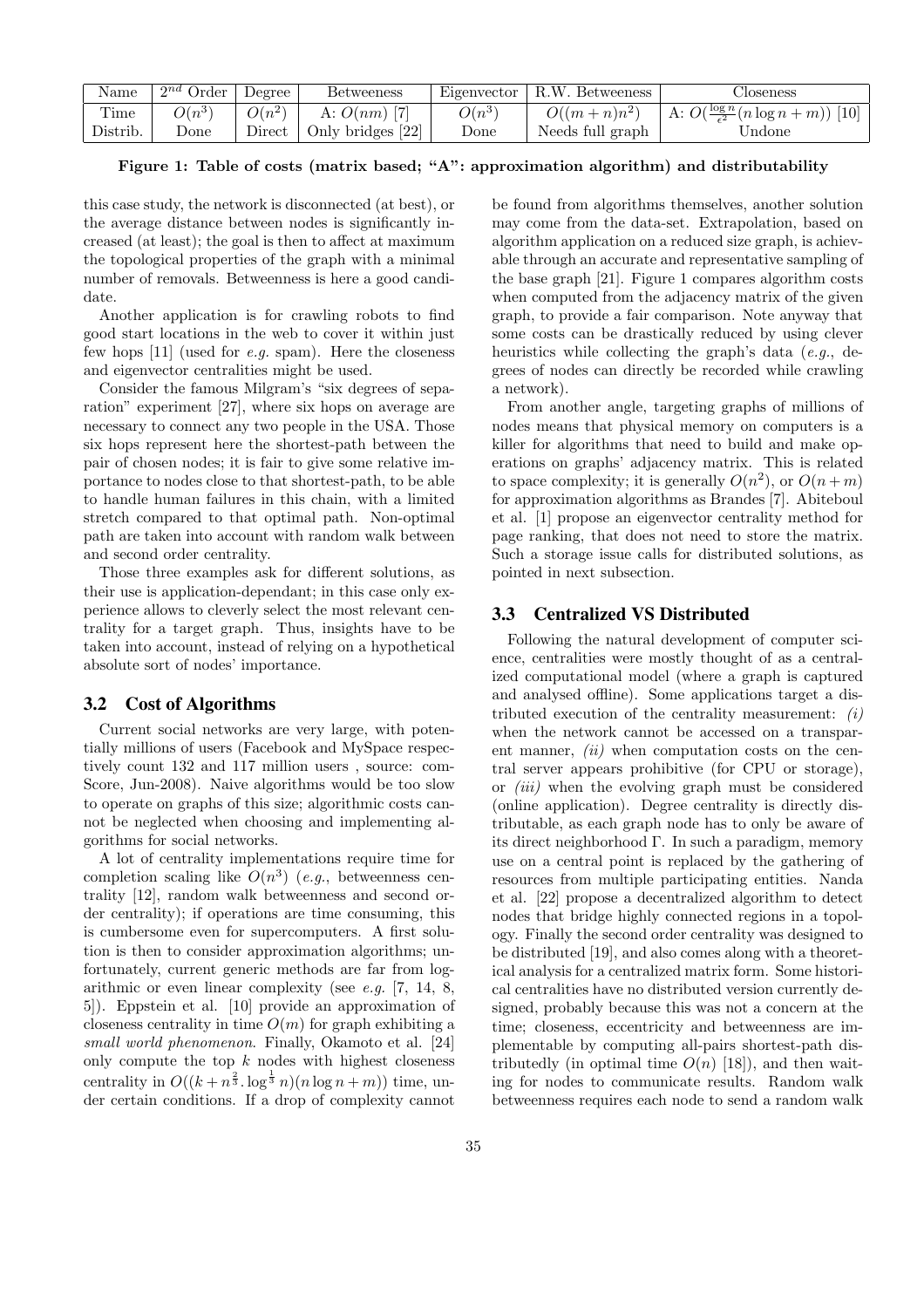

Figure 2: Histogram of centralities: nodes sorted by ascending score of second order centrality

to each other node, thus implying a full graph knowledge; this is simply achievable by network flooding for propagation of each node ID. In both trivial implementations, nodes should be able to store  $O(n)$  IDs and/or informations concerning other nodes; a second concern is obviously network jamming created by initial knowledge extension. Ideally, a particular centrality then has a distributed algorithm to compute it, at a reasonable cost w.r.t. data-set size.

#### 3.4 Online Reactivity

While some studies use static graphs for analysis after the graph snapshot for a particular event  $(e.g.,$  past disease spreading, or map of urban streets), some others may be interested in the evolution of the graph structure (ad-hoc networks, active social interactions). Some algorithm may be particularly fast for computation (core algorithm of Abiteboul et al. [1] for page ranking), while some other could be sensitive to dynamics and size (second order centrality needs to visit  $O(n^3)$  nodes in its online version). Another important aspect is the reactivity of the centrality to small topological changes. For example, topological change affects only the degree centrality of involved nodes, whereas betweenness centrality has to be recomputed for all graph nodes. This calls for centrality implementations that could be responsive to graph changes (node removal or loss/addition of edges), w.r.t. the time it needs to produce a result.

## 4. TESTING A MUSICIAN NETWORK

In this section, we present experiments we ran to compare centralities and illustrate the differences of algorithms' outputs. In order to compare them, we implemented algorithms of centralities presented in Section 2. The experimental network is a 191 nodes network modeling the largest connected component of jazz players collaborations [15]. Figure 3 plots the degree dis-



Figure 3: CDF of degrees of the musician graph

tribution of the graph, showing that 10% of the graph nodes have more than 40 neighbors; such imbalance is representative of common social graphs [2].

#### 4.1 On Centrality Agreement

Figure 2 plots the centrality scores for the 40 more important nodes according to each centrality, sorted by second order centrality. For example a yellow bar  $(x = 15, y = 70)$  means that the node that has the  $15<sup>th</sup>$  highest second order centrality has the  $70<sup>th</sup>$  highest closeness centrality. Equivalent centrality output thus should plot results in a triangle shape  $(x \equiv y)$ . The fuzziness of the figure clearly illustrates that some centralities are not correlated on this social graph example. More specifically, eccentricity is often very different than the second order centrality, while closeness and degree centralities achieve closer correlation. A closer look at the top-10 ranking nodes shows that, apart from eccentricity and - to a lesser extent - eigenvector, centralities agree on important rankings. This confirms that centralities produce different results in practical experiments; they do not capture the same graph char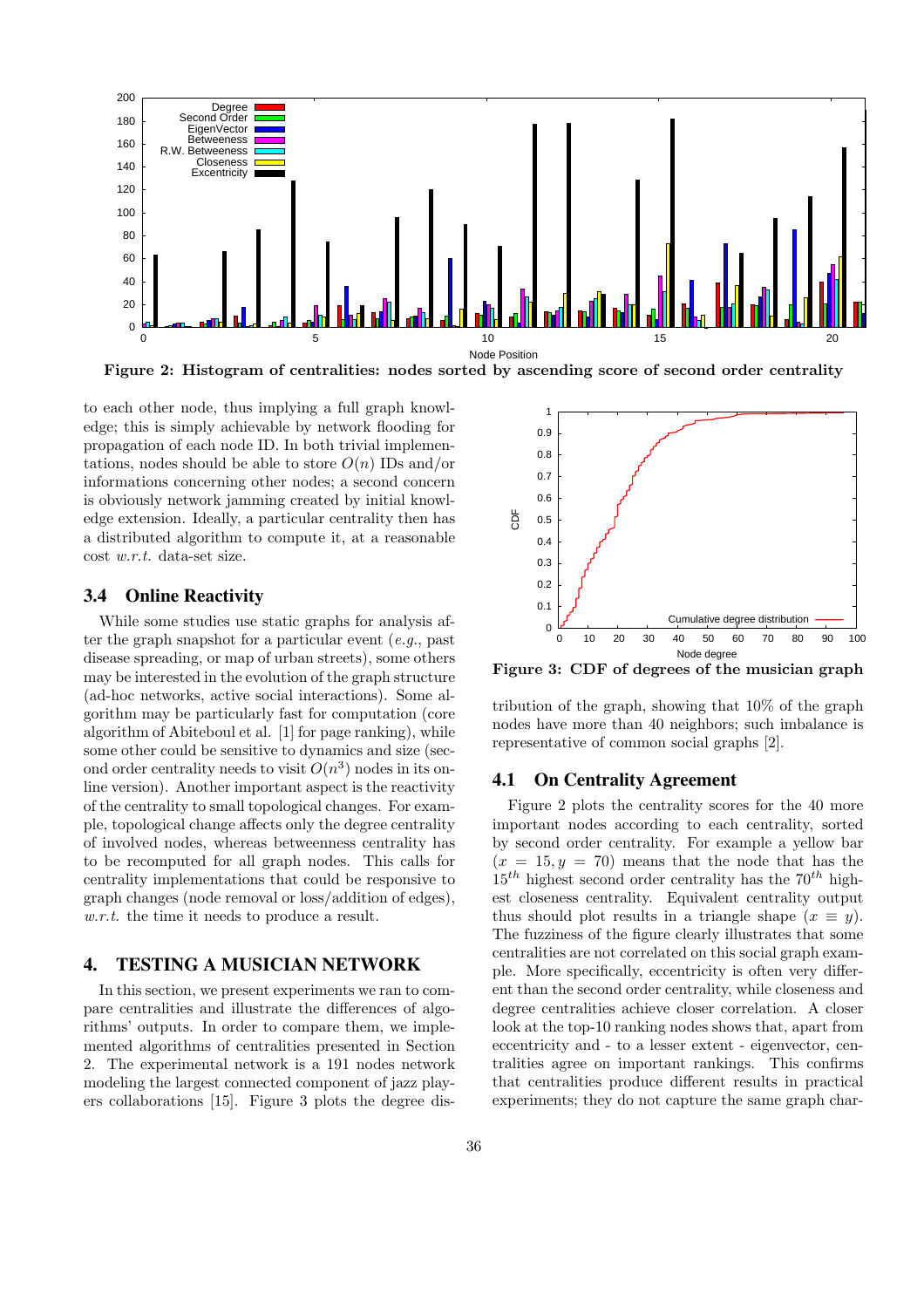acteristics, which are often uncorrelated.

Eccentricity outputs very particular results; this centrality misses network core nodes (according to all other centralities), being attracted by long - and arguably less important - chains of nodes at the "edges" of the graph (recall that it considers max distance to any node).

## 4.2 Impact of Node Removal

One way of assessing the absolute importance of nodes given by centralities  $w.r.t.$  the topology is by removing highest ranked nodes, and observing the resulting graph. For a given centrality, we sequentially removed nodes starting from the most important remaining one, and then computed on the resulting graph (i) the relative size of the biggest connected component (Figure 4), and (ii) the average path length between all nodes belonging to this component (Figure 5). For example, considering  $(x = 60)$  for the degree centrality, we learn that the original graph minus the 60 highest degree nodes still connects 90% of the remaining 131 nodes, and that the average distance between two nodes belonging that connected part is around 3.8 hops.

As awaited [28], betweenness measures succeed to give importance to critical nodes for graph connectivity, by providing a very similar effect on resulting structure. A drop is observed for both centralities around 45 nodes removed (Figure 4); it represents the last removal before a first relatively large part of the graph is disconnected (here around 25% of nodes). This expresses their efficiency for identifying critical nodes for structural disruption. An advantage goes to random walk betweenness, which does not only consider optimal paths; the removal of the nodes it identifies damages alternative but yet centrality-important paths. At the same time, average route length drops, as main component size is reduced due to partition.

Second order centrality does not quickly disconnect large graph parts, but considerably stretches route lengths in the main component. It is somehow related to the random walk betweenness efficiency for non-optimal paths, but by being less critical, it smoothly targets relatively important nodes and then outputs a hardly navigable structure. Note that it ends up with the smallest component (around 15 nodes).

We can observe that eccentricity, degree, eigenvector and closeness do not significantly affect graph connectivity; meanwhile, node removal have different effects on route lengths. Degree centrality indeed stretches paths more importantly; it succeeds in sorting important nodes for route lengths, as this simulation actually removes topology hubs that play shortcut roles. Eccentricity behaves poorly in both scenarios, confirming its non-correlation with other measures, and its very particular applicability.



Figure 4: Impact of removal on component size



Figure 5: Impact of removal on route length

## 5. CONCLUSION

We reviewed in this paper the diverse notion of centrality. All proposed methods have their own concerns and strengths, showing again that centrality is a versatile tool to capture particular graph characteristics. Considering attributes of current social networks (particularly size and dynamicity), research towards applicable and efficient centrality implementations is yet of the utmost importance.

## 6. REFERENCES

- [1] Serge Abiteboul, Mihai Preda, and Gregory Cobena. Adaptive on-line page importance computation. In WWW '03: Proceedings of the 12th international conference on World Wide Web, pages 280–290, New York, NY, USA, 2003.
- [2] R. Albert and A.-L. Barabási. Statistical mechanics of complex networks. Reviews of Modern Physics, 74:47–97, 2002.
- [3] Reka Albert, Hawoong Jeong, and Albert-Laszlo Barabasi. Error and attack tolerance of complex